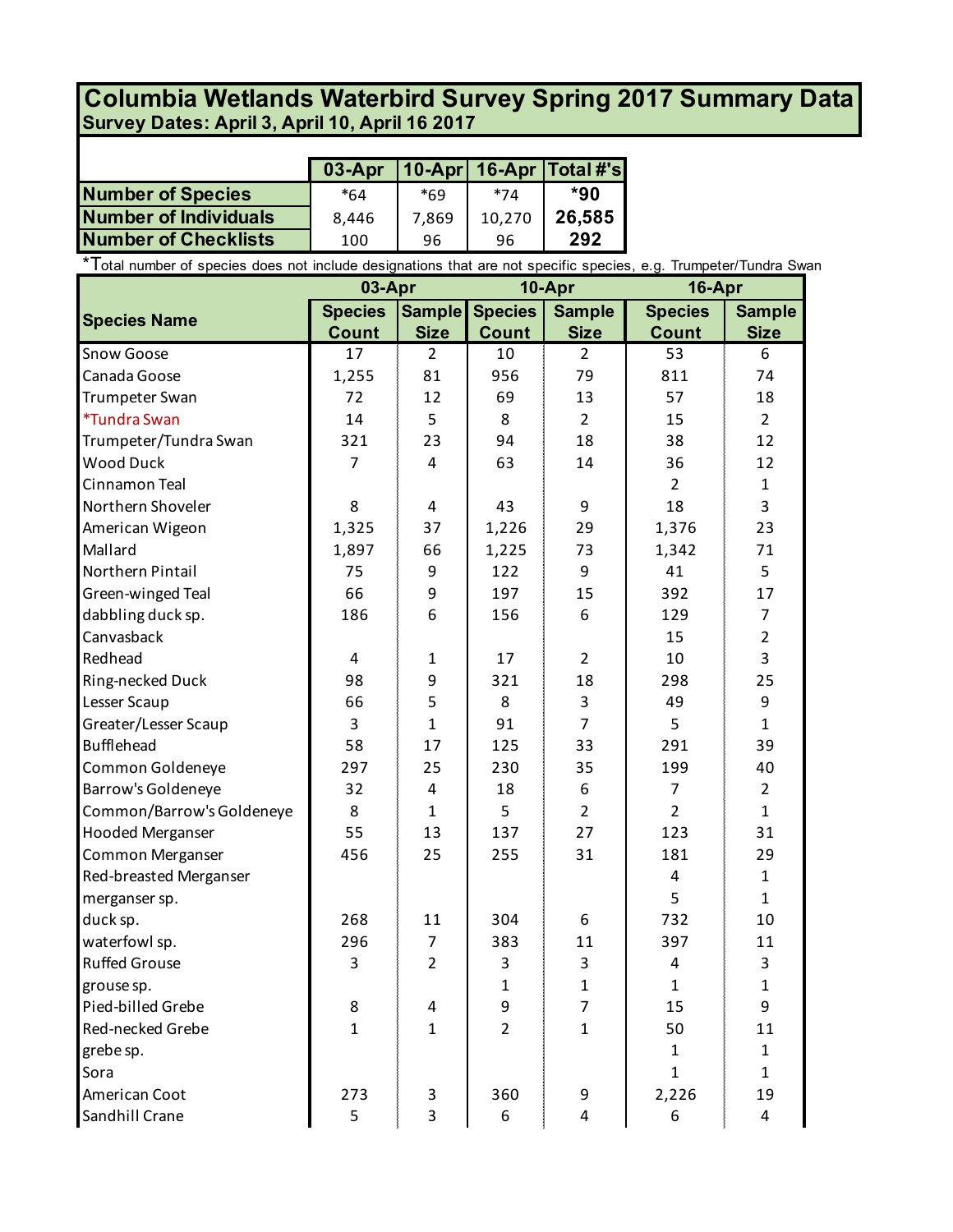| Killdeer                      | $\overline{7}$ | $\overline{4}$ | 11             | 9              | 12             | 9              |
|-------------------------------|----------------|----------------|----------------|----------------|----------------|----------------|
| Wilson's Snipe                |                |                |                |                | $\overline{2}$ | 1              |
| <b>Greater Yellowlegs</b>     |                |                | $\overline{2}$ | $\mathbf{1}$   |                |                |
| shorebird sp.                 | $\mathbf{1}$   | $\mathbf{1}$   |                |                |                |                |
| Ring-billed Gull              | 35             | $\overline{2}$ | 18             | $\overline{2}$ | 10             | 3              |
| *California Gull              | $\mathbf{1}$   | $\mathbf{1}$   | 6              | $\mathbf{1}$   |                |                |
| gull sp.                      | $\overline{2}$ | $\overline{2}$ | 53             | 6              | 40             | 5              |
| Common Loon                   | 10             | 5              | 9              | $\overline{7}$ | 24             | 14             |
| *Great Blue Heron             | 15             | 4              | 40             | 10             | 36             | 10             |
| <b>Turkey Vulture</b>         | $\mathbf{1}$   | $\mathbf{1}$   | 6              | 4              | 1              | $\mathbf{1}$   |
| Osprey                        | 4              | $\overline{2}$ | 29             | 17             | 28             | 18             |
| Northern Harrier              | $\overline{2}$ | $\overline{2}$ | 5              | 5              | 6              | 5              |
| Golden Eagle                  |                |                | $\mathbf{1}$   | $\mathbf{1}$   |                |                |
| <b>Bald Eagle</b>             | 63             | 31             | 76             | 38             | 62             | 26             |
| Red-tailed Hawk               | 6              | 6              | 10             | 8              | 9              | 6              |
| Sharp-shinned Hawk            |                |                |                |                | 1              | 1              |
| sharp-shinned/Cooper's Hawk   |                |                |                |                | 1              | 1              |
| hawk sp.                      | 4              | 4              | 3              | $\overline{2}$ | 1              | $\mathbf{1}$   |
| Great Horned Owl              |                |                | $\mathbf{1}$   | $\mathbf{1}$   | $\mathbf{1}$   | $\mathbf{1}$   |
| Great Gray Owl                |                |                |                |                | 1              | 1              |
| <b>Barred Owl</b>             | $\mathbf{1}$   | $\mathbf{1}$   |                |                |                |                |
| <b>Belted Kingfisher</b>      |                |                | 3              | 3              | 5              | 5              |
| Red-naped Sapsucker           |                |                | $\overline{2}$ | $\overline{2}$ | 6              | 3              |
| Downy Woodpecker              | $\mathbf{1}$   | $\mathbf{1}$   | $\mathbf{1}$   | $\mathbf{1}$   | 4              | 3              |
| Pileated Woodpecker           | 12             | $\overline{7}$ | 8              | 4              | 7              | 4              |
| Northern Flicker              | 46             | 28             | 62             | 30             | 60             | 29             |
| woodpecker sp.                | $\mathbf{1}$   | $\mathbf{1}$   |                |                | $\overline{2}$ | $\overline{2}$ |
| Merlin                        | $\overline{2}$ | $\overline{2}$ | 3              | $\mathbf{1}$   |                |                |
| Say's Phoebe                  | $\mathbf{1}$   | 1              |                |                |                |                |
| Northern Shrike               | $\mathbf{1}$   | 1              | $\mathbf{1}$   | $\mathbf{1}$   |                |                |
| Canada Jay                    |                |                | $\mathbf{1}$   | $\mathbf{1}$   | 1              | 1              |
| Steller's Jay                 |                |                |                |                | 2              | 1              |
| Blue Jay                      |                |                | $\mathbf{1}$   | 1              |                |                |
| <b>Black-billed Magpie</b>    | 43             | 14             | 29             | 12             | 26             | 16             |
| American Crow                 | 113            | 33             | 170            | 29             | 137            | 32             |
| Common Raven                  | 57             | 19             | 39             | 17             | 54             | 20             |
| Northern Rough-winged Swallow |                |                |                |                | 21             | $\overline{2}$ |
| <b>Tree Swallow</b>           | 60             | 6              | 104            | 10             | 126            | 14             |
| Violet-green Swallow          | 160            | 1              | 35             | 4              | 10             | 4              |
| Tree/Violet-green Swallow     | 6              | 1              | $\overline{7}$ | 1              | 4              | $\mathbf{1}$   |
| swallow sp.                   | 35             | $\overline{2}$ | 146            | 5              | 40             | 6              |
| <b>Black-capped Chickadee</b> | 36             | 14             | 27             | $\overline{7}$ | 25             | 10             |
| Mountain Chickadee            | 11             | 7              | 9              | 5              | 14             | $\overline{7}$ |
| chickadee sp.                 | 18             | 5              | 11             | 5              | 20             | 8              |
| Red-breasted Nuthatch         | 39             | 20             | 35             | 19             | 38             | 20             |
| Pacific Wren                  | $\mathbf{1}$   | $\mathbf{1}$   |                |                |                |                |
| Marsh Wren                    |                |                | 6              | 4              | 9              | 5              |
| Golden-crowned Kinglet        | $\mathbf 1$    | $\mathbf{1}$   |                |                |                |                |